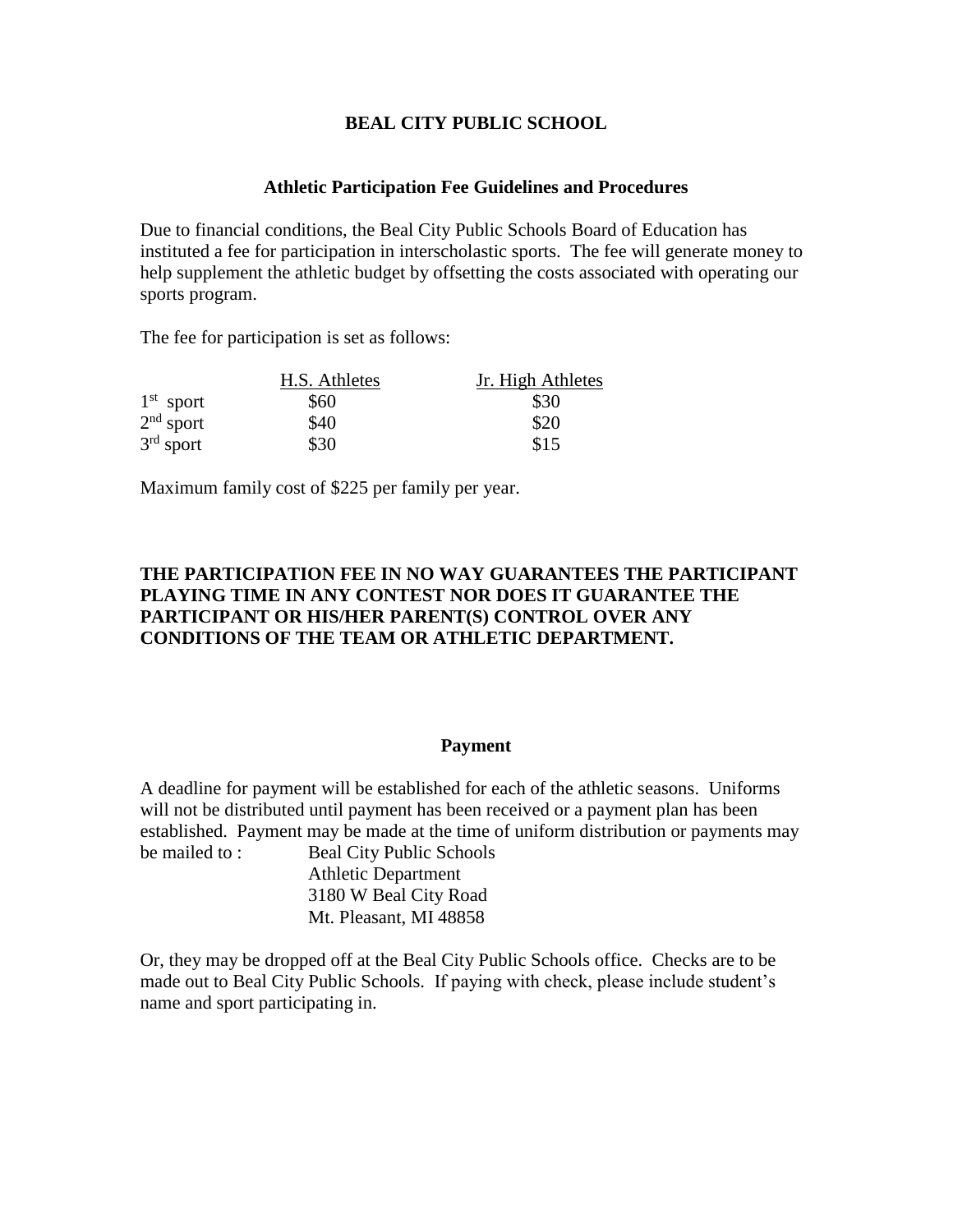## **Refund Guidelines**

Refunds will not be made for any reason once the team has been determined. For example, refunds will not be made to students who:

- 1. Drop out of a sport before the season has ended.
- 2. Are suspended from a sport because of a rule violation.
- 3. Become academically ineligible.
- 4. Are injured and unable to compete.
- 5. Move out of the district.

## **Economic Help**

While the district feels the necessity to cut costs in order to stay financially healthy, it is not the intention of the Board of Education to create a barrier for students to participate in athletics if the sports fee proves to be a true financial hardship. Any student who wishes to participate, but is unable to because of finances, should complete the Sports Fee Waiver Form available at the bottom of this document or in the athletic office. The guidelines for determining that a student will have the participation fee waived, will be determined by guidelines similar to those of the district's free and reduced lunch program.

Any questions regarding these guidelines and procedures may be directed to the Superintendent's Office, or the Athletic Director's office.